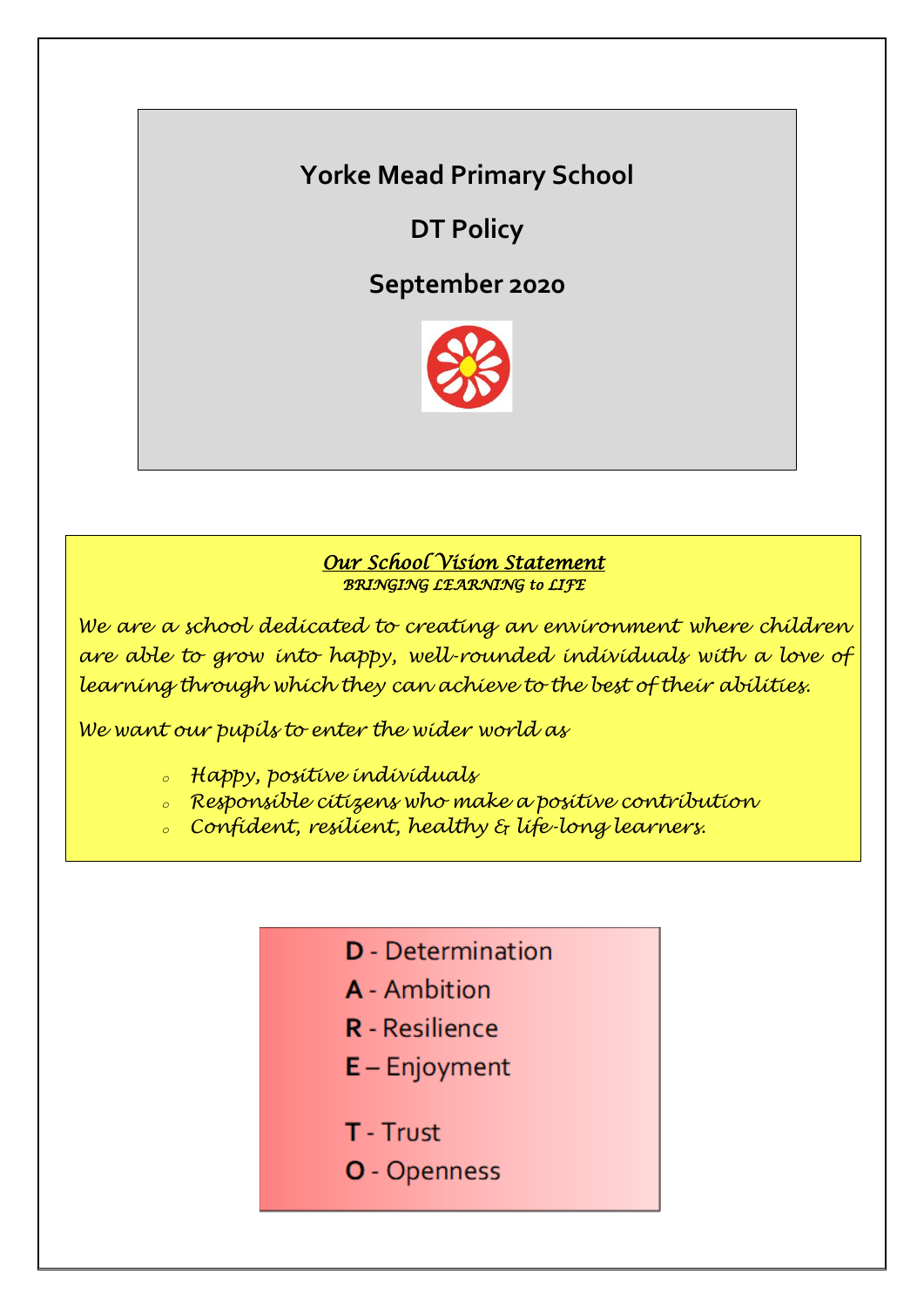## **Rationale and Ethos**

Design and technology is an inspiring, rigorous and practical subject. Using creativity and imagination, pupils design and make products that solve real and relevant problems within a variety of contexts, considering their own and others' needs, wants and values. They acquire a broad range of subject knowledge and draw on disciplines such as mathematics, science, engineering, computing and art. Pupils learn how to take risks, becoming resourceful, innovative, enterprising and capable citizens. Through the evaluation of past and present design and technology, they develop a critical understanding of its impact on daily life and the wider world. High-quality design and technology education makes an essential contribution to the creativity, culture, wealth and well-being of the nation.

# **Aims of the Curriculum at Yorke Mead**

The curriculum at Yorke Mead is intended to ensure each child:

- Develops high self-esteem, confidence and a true feeling of self-worth
- Develops a lively, enquiring mind and life skills so that he/she will have the ability to experiment, investigate, take risks, challenge, discriminate and make informed choices
- Is enriched, motivated and challenged by a broad and balanced curriculum and recognises the value of all areas of learning, including literature, sciences, the arts and humanities.
- Is valued for their individual contributions, recognises their role and develops a positive attitude towards everyone in the life of the school and community.
- Develops the positive skills and attitudes necessary to work both independently and collaboratively.
- Will be given equal opportunities to participate in all aspects of school life, with high expectations and ambition for every child and appropriate levels of challenge and support to enable them to achieve.
- Develops an understanding and respect for other races, cultures, gender, people with disabilities, religions and associated points of view.
- Understands the importance of and develops responsibility for keeping themselves physically and emotionally healthy
- Acquires a set of moral values and attitudes including honesty, respect, sincerity, trust and personal responsibility.
- Is supported in their spiritual, moral, social and cultural development
- Is equipped with the knowledge and cultural capital they need to succeed in life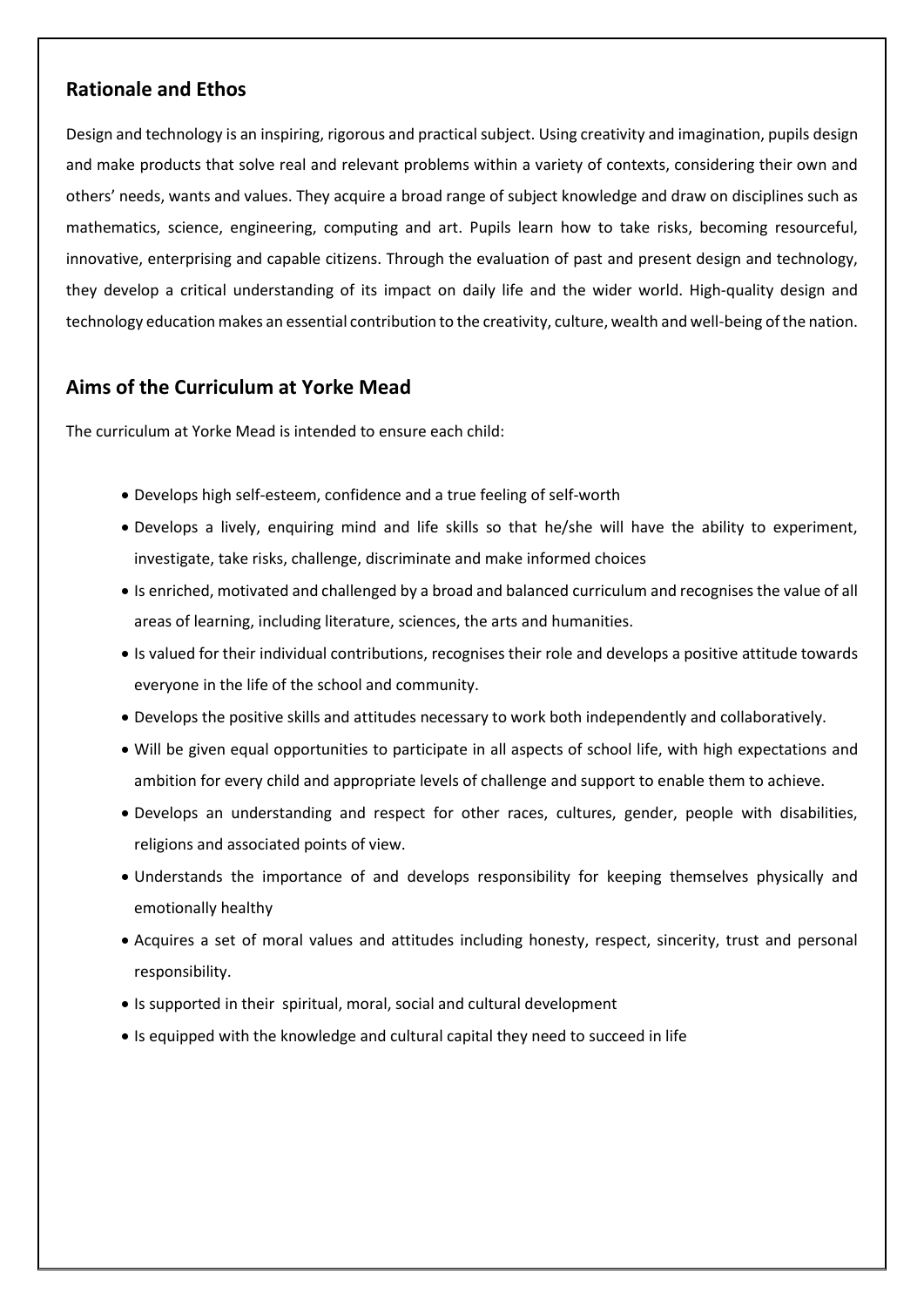# **Aims of the DT Curriculum**

The national curriculum for design and technology aims to ensure that all pupils:

- develop the creative, technical and practical expertise needed to perform everyday tasks confidently and to participate successfully in an increasingly technological world
- build and apply a repertoire of knowledge, understanding and skills in order to design and make high-quality prototypes and products for a wide range of users
- critique, evaluate and test their ideas and products and the work of others
- understand and apply the principles of nutrition and learn how to cook.

To enable children to become creative problem-solvers, both as individuals and as part of a team. To develop imaginative thinking in children and to enable them to talk about what they like and dislike when designing and making things. To foster enjoyment, satisfaction and purpose in designing and making things. To help children to take account of the necessity for safety, both for themselves and those around them.

# **Curriculum Design**

The curriculum is planned around the processes outlined in the National Curriculum: design, make evaluate. All units will involve following these processes together with learning specific technical knowledge. The majority of year groups will cover a unit based on cooking and nutrition. The curriculum design allows for a progression of skills and development of technical knowledge.

### **How the DT curriculum meets the needs of children at Yorke Mead**

Design and Technology is extremely stimulating for children as it is part of their immediate experience. It is found in many forms: clothes, books, home wear, sportswear - products which have been designed to help people with their needs.

At Yorke Mead our design and technology curriculum has been developed so children can combine practical skills with an understanding of aesthetic, social and environmental issues, as well as the products functions. Children will work in a range of relevant contexts such as the home, schools, gardens, leisure, enterprise, industry and the wider environment. This allows them to reflect on and evaluate past and present design and technology.

DT helps children become discriminating and informed consumers and potential innovators themselves. It allows children to develop an enquiring mind as they explore attitudes to the made world and how things work and encourages children to become creative problem solvers. Children have opportunity to develop essential life skills, understand where food comes from and the links between food and health.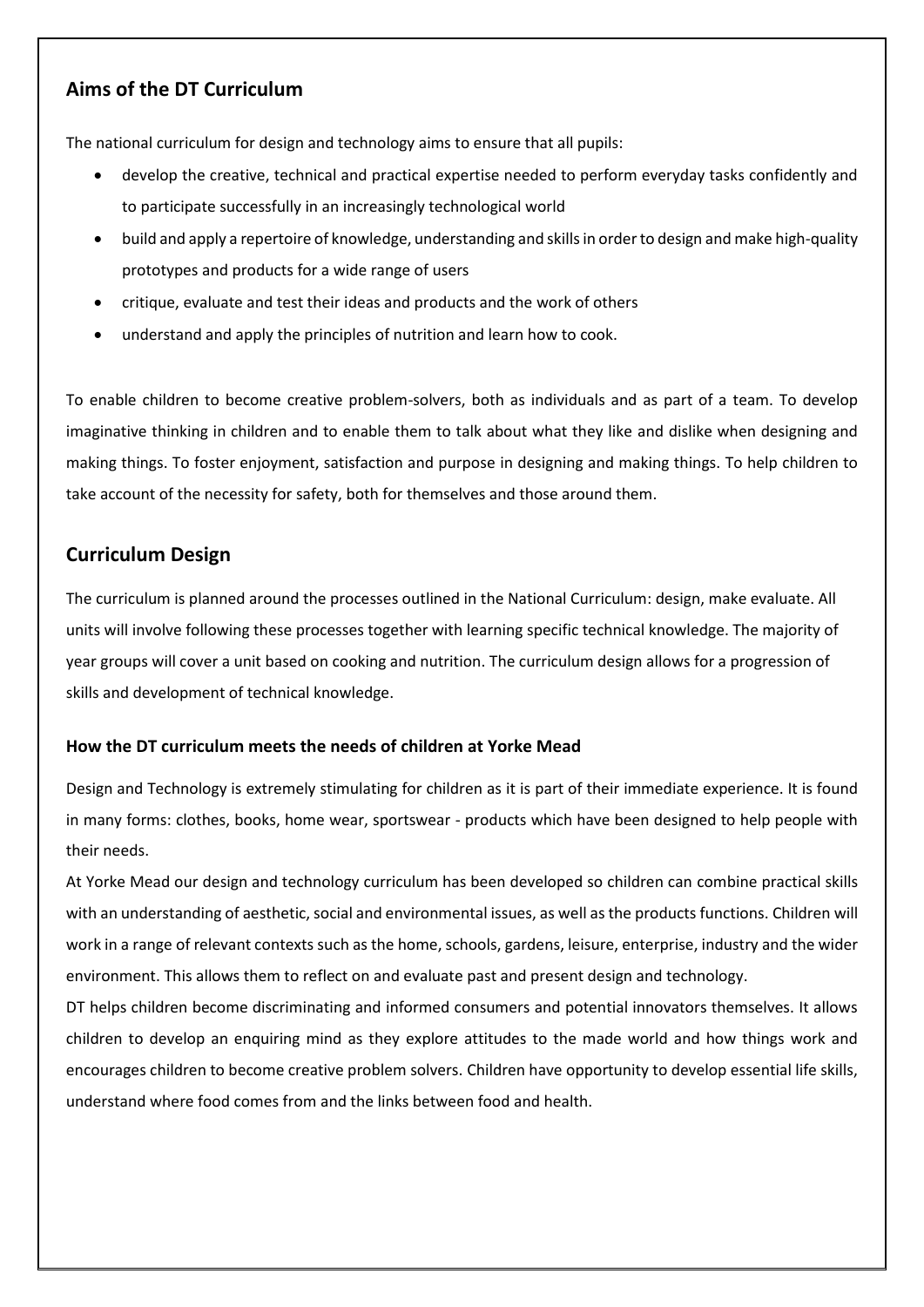### **How the DT curriculum supports the development of children's reading**

Children will be taught the language of DT (design, form, function, structure, mechanism, electrical control, nutrition (subject key vocabulary is provided in a separate document for all year groups)) and be encouraged to use this language when discussing their work. Children will use technical vocabulary in written elements of DT, including: annotated diagrams, designs and plans and evaluations.

### **How the DT curriculum supports children's spiritual, moral, cultural, social development**

**Spiritual –** Through collaborative and cooperative work, children can develop respect for the abilities of other children and develop a better understanding of themselves. They use their imagination and creativity and reflect on their work.

**Moral –** Children show respect for the environment and their own health and safety and that of others. They understand consequences and can offer and appreciate reasoned views.

**Cultural –** Children have opportunity to explore, participate in and appreciate cultural influences through design and food.

**Social –** Children have opportunity to use a range of social skills through teamwork and collaboration. They can appreciate other viewpoints, cooperate and resolve problems.

### **How the DT curriculum supports children's emotional well being**

DT supports pupils' social skills during group activities; developing their collaborative skills, mutual respect and tolerance as they work together on a task and problem solve. The creative, practical and problem solving aspects of DT develop pupils' resilience, perseverance and determination. The use of DT tools and equipment allows children to develop the necessary skills to evaluate and navigate risk so that they can learn to manage these safely; being mindful of themselves and others. This encourages children to develop a sense of responsibility in following safe procedures during making. The food and nutrition strand of DT offers pupils the chance experience one of the great expressions of human creativity and also the opportunity to enjoy and experience food from other cultures. DT not only teaches critical life skills such as food preparation, use of tools and equipment, resilience, teamwork and creativity it is also part of children's enjoyment of childhood. DT offers children the opportunity to reflect on their work; celebrating their success and also identifying areas to improve and develop.

| <b>SMSC</b><br>Spiritual, Moral, Social &<br><b>Cultural Development</b> | <b>British Values</b>              | <b>Character</b><br><b>Education</b>                      | <b>Cultural Capital</b>             | 5 Ways to<br><b>Wellbeing</b>   |
|--------------------------------------------------------------------------|------------------------------------|-----------------------------------------------------------|-------------------------------------|---------------------------------|
| Social development                                                       | <b>Mutual respect</b><br>tolerance | <b>Resilience</b><br>social confidence,<br>responsibility | Life skills<br>cultural experiences | <b>Keep learning</b><br>connect |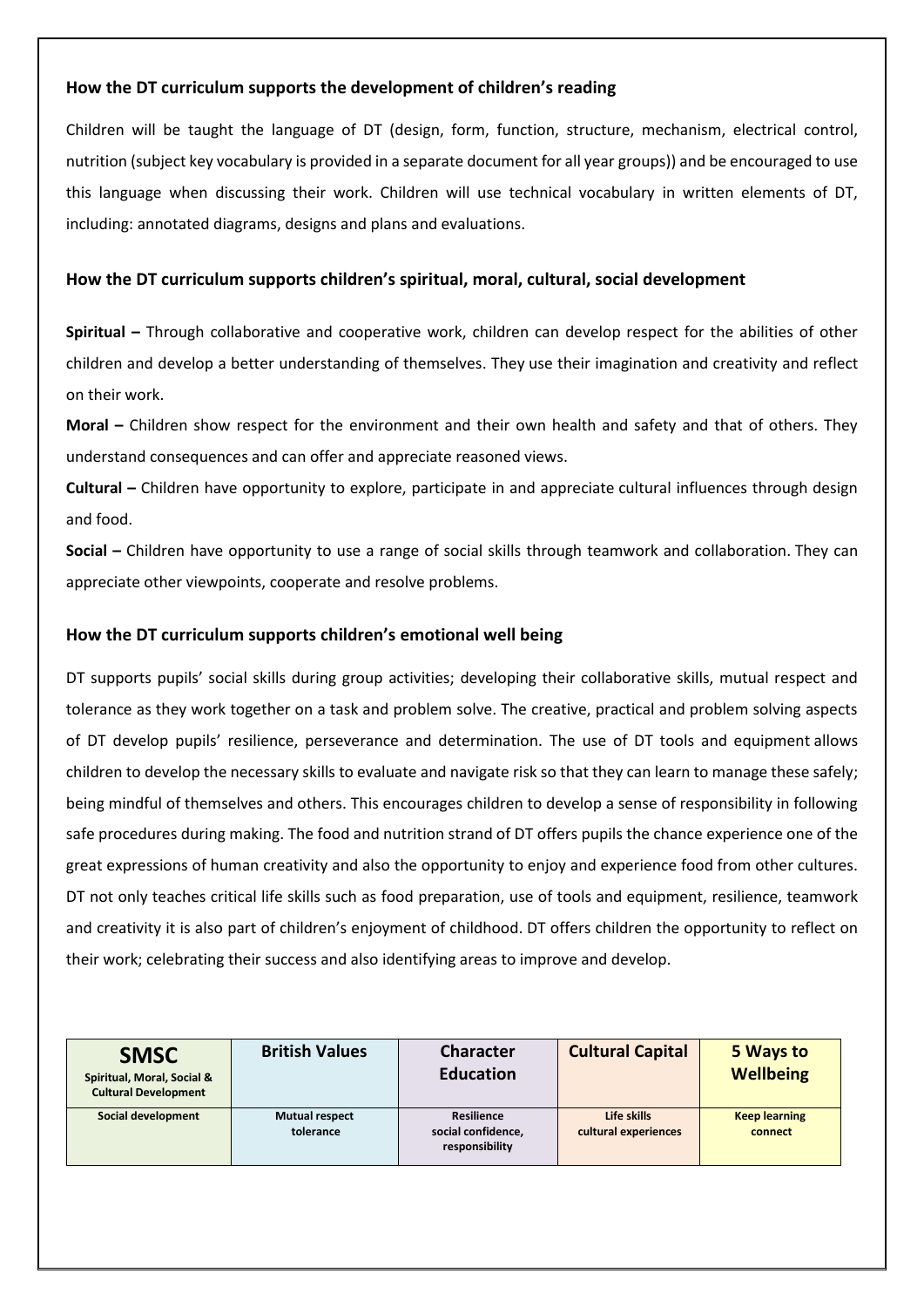# **Organisation and planning**

### **Organisation**

At Yorke Mead we value the team approach and with this in mind we aim to group subjects together so that consistency across similar subjects is maintained as far as possible. This also means subject leaders are not working in isolation.

DT is part of the **Discover** team along with Maths, Science and Computing.

#### **Planning –**

Teachers at Yorke Mead are provided with a broad long term plan by subject leaders outlining the curriculum content and learning intentions to be covered throughout the year. It is the teacher's job to outline the delivery of this curriculum in a detailed medium term plan, which may be paper format or powerpoint in



style depending on the preference of the teacher. There is no need for teachers to produce individual lesson plans for subjects other than English and Maths, which again may be paper or power point format. The purpose of this is to manage workload of the teachers and to ensure that time spent on planning is the most purposeful it can be to meet the needs of the teachers and the children.

In planning units of work teachers are mindful of the **Bloom's Taxonomy,** recognising that we cannot expect children to apply or analyse skills or knowledge unless we have given them time to both remember and understand this. Bloom's also supports differentiation of learning within the curriculum.

#### **Progression and Sequence of Learning**

The DT curriculum comprises a variety of creative and practical activities through which pupils are taught the knowledge, understanding and skills needed to engage in an iterative process of designing and making. They work in a range of contexts, starting in KS1 with those they are most familiar with: home, school, gardens and playgrounds and the local community, and progressing to also include wider contexts in KS2 such as: leisure, culture, enterprise, industry and the wider environment.

DT can be considered in the key elements of: design, make, evaluate and technical knowledge. These areas allow progression across the key stages as follows:

Design – KS1

- design purposeful, functional, appealing products for themselves and other users based on design criteria
- generate, develop, model and communicate their ideas through talking, drawing, templates, mock-ups and, where appropriate, information and communication technology

Design – KS2

 use research and develop design criteria to inform the design of innovative, functional, appealing products that are fit for purpose, aimed at particular individuals or groups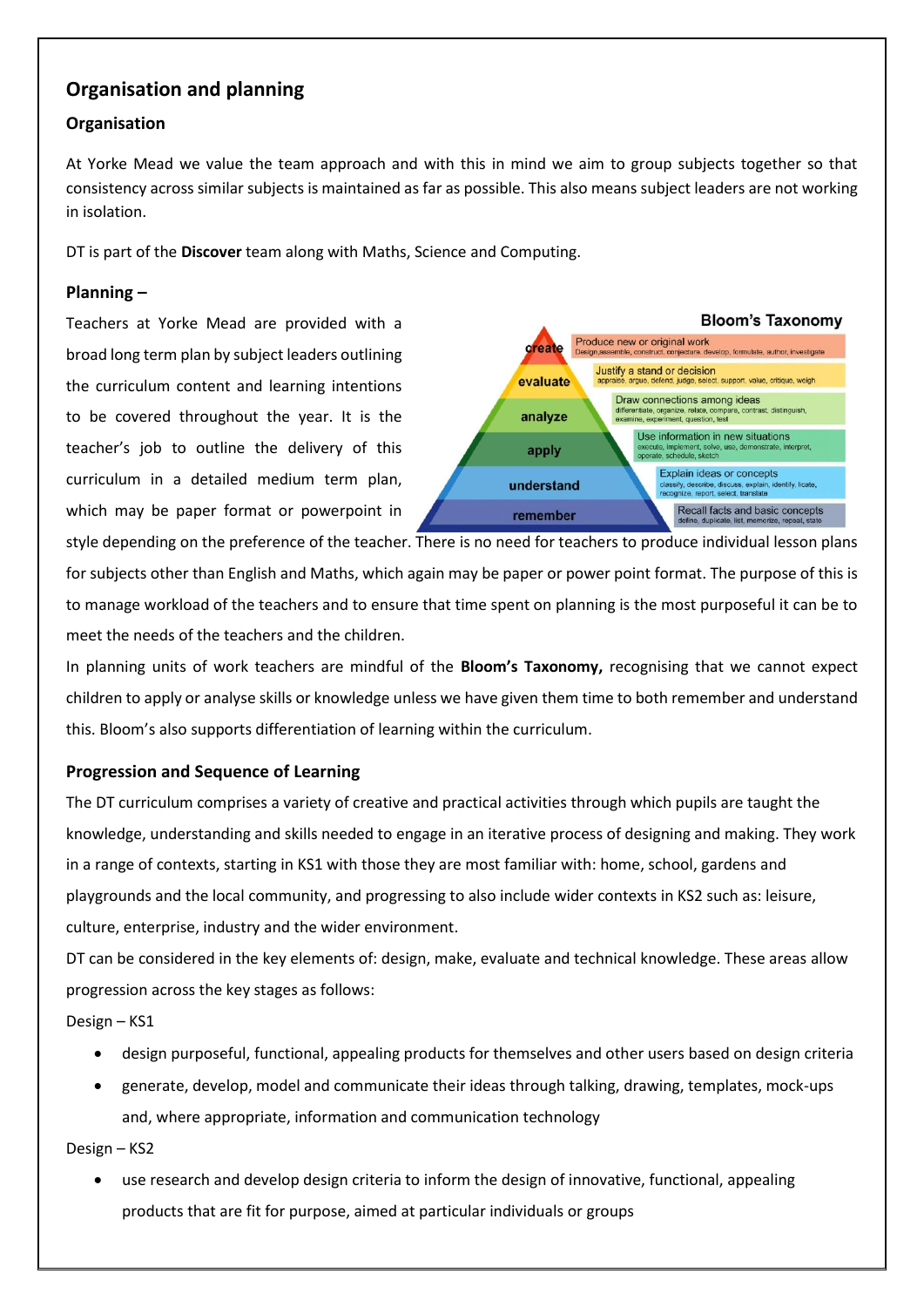generate, develop, model and communicate their ideas through discussion, annotated sketches, crosssectional and exploded diagrams, prototypes, pattern pieces and computer-aided design

Make – KS1

- select from and use a range of tools and equipment to perform practical tasks [for example, cutting, shaping, joining and finishing]
- select from and use a wide range of materials and components, including construction materials, textiles and ingredients, according to their characteristics

Make – KS2

- select from and use a wider range of tools and equipment to perform practical tasks [for example, cutting, shaping, joining and finishing], accurately
- select from and use a wider range of materials and components, including construction materials, textiles and ingredients, according to their functional properties and aesthetic qualities

Evaluate – KS1

- explore and evaluate a range of existing products
- evaluate their ideas and products against design criteria

Evaluate – KS2

- investigate and analyse a range of existing products
- evaluate their ideas and products against their own design criteria and consider the views of others to improve their work
- understand how key events and individuals in design and technology have helped shape the world

#### Technical knowledge – KS1

- build structures, exploring how they can be made stronger, stiffer and more stable
- explore and use mechanisms [for example, levers, sliders, wheels and axles], in their products.

Technical knowledge – KS2

- apply their understanding of how to strengthen, stiffen and reinforce more complex structures
- understand and use mechanical systems in their products [for example, gears, pulleys, cams, levers and linkages]
- understand and use electrical systems in their products [for example, series circuits incorporating switches, bulbs, buzzers and motors]
- apply their understanding of computing to program, monitor and control their products.

Cooking and nutrition

As part of their work with food, pupils learn and apply the principles of nutrition and healthy eating as they learn this crucial life skill. Progression across the key stages as follows:

Key stage 1

- use the basic principles of a healthy and varied diet to prepare dishes
- understand where food comes from.

Key stage 2

- understand and apply the principles of a healthy and varied diet
- prepare and cook a variety of predominantly savoury dishes using a range of cooking techniques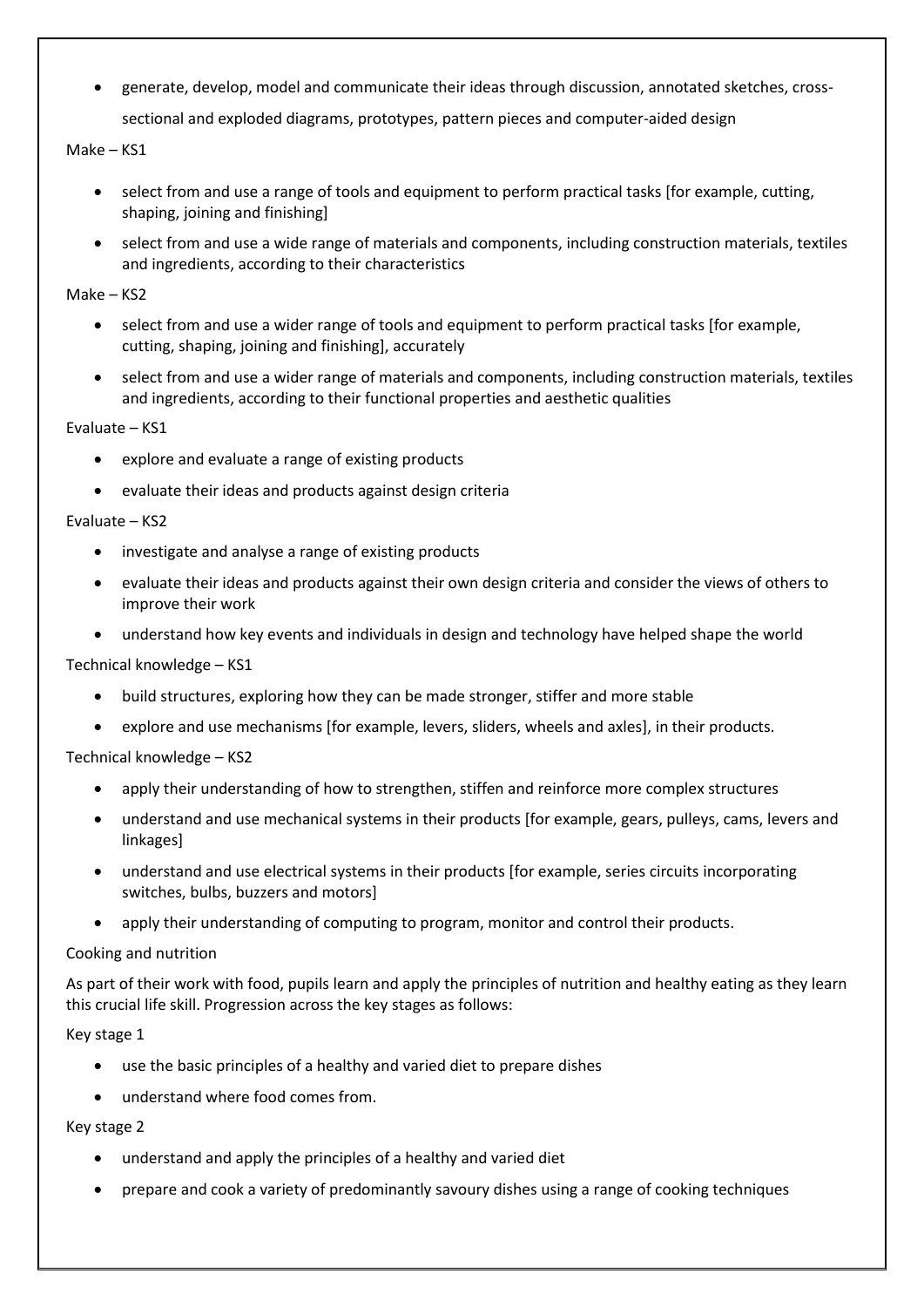understand seasonality, and know where and how a variety of ingredients are grown, reared, caught and processed.

At Yorke Mead, DT units have been selected for each year group that allow children to progress; building on prior learning and developing both their technical knowledge and skills in a variety of engaging, creative and practical activities. Where possible, units are linked to other areas of the curriculum the children study within that year group.

### **Early Years**

All aspects of our curriculum for Key Stage One and Two build from the Early Years curriculum, which is centred around the needs and interests of the Early Years children at Yorke Mead. Whilst this policy is relevant to all stages of education at Yorke Mead it is essential this is read in conjunction with the EYFS policy.

This DT curriculum policy should be read in conjunction with the following policies:

- Yorke Mead curriculum policy
- Teaching and Learning Policy
- Early Years Foundation Stage (EYFS) Policy
- Personal development at Yorke Mead

### **Assessment for Learning**

Teachers can assess children using observations as they work during DT lessons and through discussions with children as they articulate and explain their ideas. Pupils can evaluate their own and peer mark others' work against design criteria. Teachers will mark work and give feedback in line with the school marking policy. DT work can be recorded in books, through plans and annotated diagrams and evaluation of their finished work; photographs and videos and displays can be a visual record of finished products or work. At the end of the school year, teachers will complete a final formal assessment of pupils in all foundation subjects against a set of 'I can statements'. Children will be assessed as either: below ARE, ARE, above ARE. The

### **Inclusion**

Teachers set high expectations for all pupils. They will use appropriate assessment to set ambitious targets and plan challenging work for all groups, including:

assessments are shared with the DT subject leader who can then monitor progress and identify learning gaps.

- Currently higher attaining pupils
- Pupils with low prior attainment
- Pupils from disadvantaged backgrounds
- Pupils with SEN
- Pupils with English as an additional language (EAL)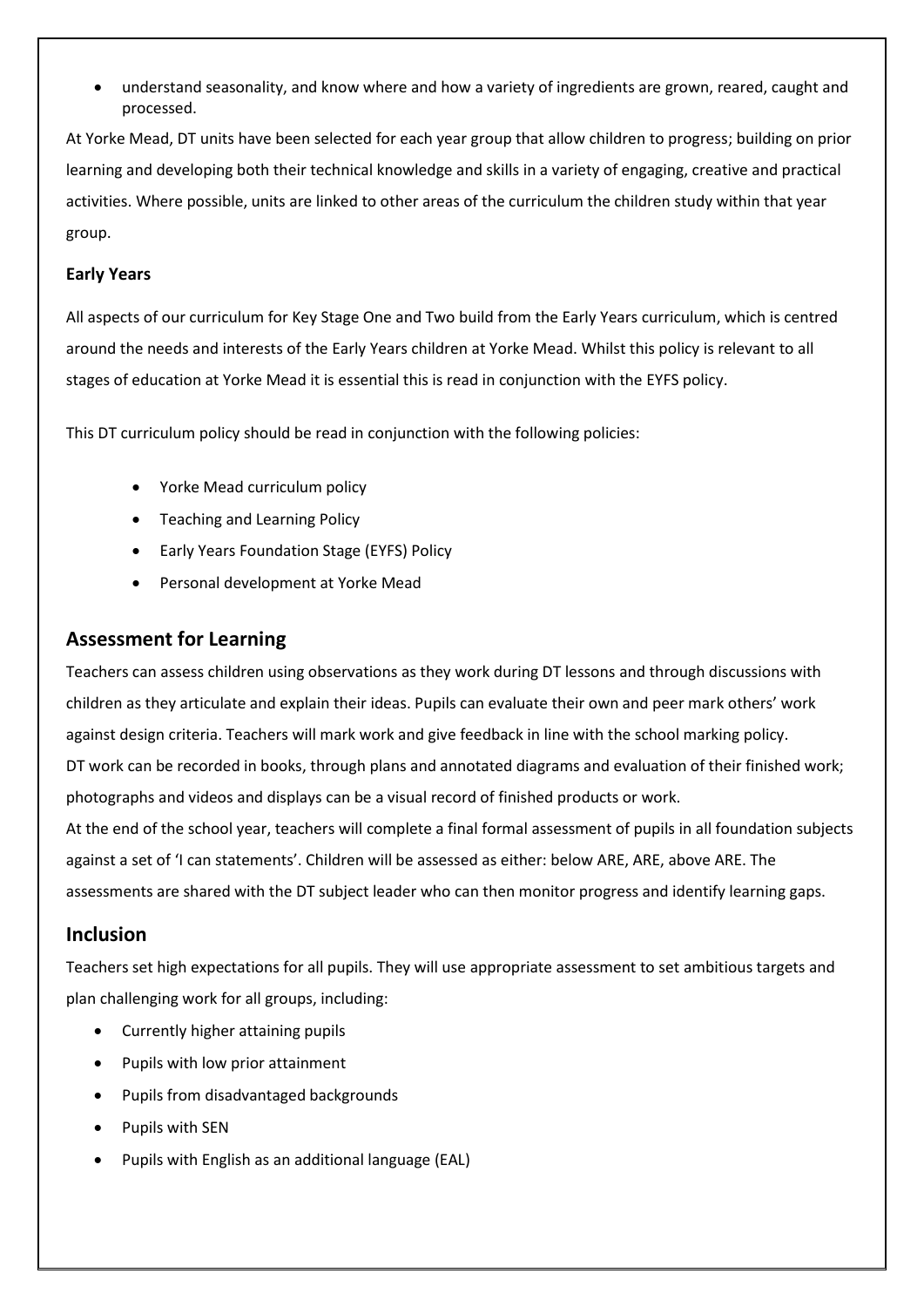Teachers will plan lessons so that pupils with SEND can study every National Curriculum subject, wherever possible, and ensure that there are no barriers to every pupil achieving.

Teachers will also take account of the needs of pupils whose first language is not English. Lessons will be planned so that teaching opportunities help pupils to develop their English, and to support pupils to take part in all subjects.

Further information can be found in our statement of equality information and objectives, and in our SEN policy and information report.

# **Safeguarding and Safe Practise**

In all areas, at all times, staff at Yorke Mead are aware of safeguarding responsibilities and health and safety. Some aspects of learning naturally require greater need to be aware of planning for safe practise than others. Where there is any form of risk to children staff will have completed a risk assessment to manage this risk and ensure procedures minimise or remove the risk. The school has a number of generic risk assessments to cover those aspects where risk will be evident at all times.

List of the generic risk assessments that are relevant to the DT curriculum: Classroom, Food Preparation, DT activities.

There are times when children may be more likely to disclose a safeguarding concern, for example as part of DT. Should there be a concern or disclosure from a pupil, staff will always follows the school safeguarding policy.

# **The role of the DT subject leaders**

Subject Leaders will ensure that the school curriculum is implemented in accordance with this policy and specific subject and that:

- All required elements of the DT curriculum have aims and objectives which reflect the aims of the school and indicate how the needs of individual pupils will be met.
- Long term planning is available for DT to support individual teachers in their planning
- The amount of time provided for teaching DT is adequate and the curriculum meets the aims and objectives for each year group.
- Standards within the DT are monitored, meet the expectations and that the head teacher and phase leader is informed of any concerns around this.
- Resources required to deliver the DT curriculum are available and accessible to staff.
- The policy and practise within DT is updated to reflect current educational research in consultation with the Head teacher, SLT and governors.
- Supporting staff to have the pedagogical understanding necessary to successfully teach the DT curriculum, and any required training is brought to the attention of the senior leadership team.
- The school's procedures for assessment meet all legal requirements